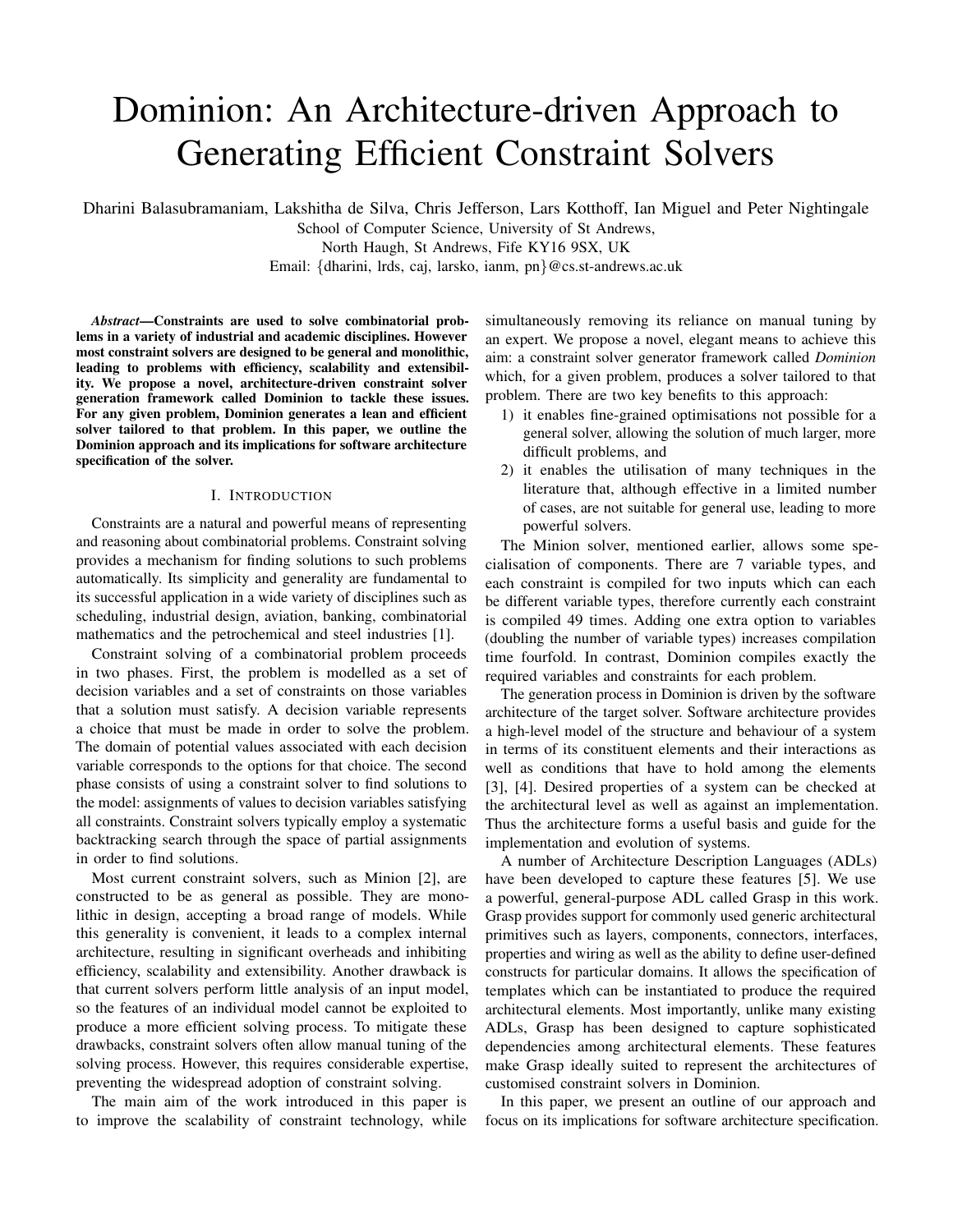## II. RELATED WORK

One of the earliest examples of systems that attempt to generate constraint solvers tailored to a specific problem is the MULTI-TAC system [6], which configures and compiles a constraint solver for a specific set of problems. It is written in LISP and performs ad-hoc customisation of a base constraint solver limited to a few characteristics.

KIDS [7] is a more general system that also uses LISP to synthesise efficient algorithms from an initial specification. The approach is knowledge-based, i.e. the user supplies the knowledge required to generate an efficient algorithm for the specific problem. Refinements are limited to a number of generic transformation operations. Our approach is more general and, crucially, relies on almost no background knowledge.

There are other constraint solver systems that perform code generation or modification, but to the best of our knowledge no previous approach to formally specifying the architecture of specialised constraint solvers exists.

# III. AN EXAMPLE

The following listing shows a very short example of a constraint problem expressed in the Dominion Input Language (DIL) [11]. It will be used in the remainder of the paper to illustrate architectural support for the Dominion approach.

```
language Dominion 0.1
given b : int {1..}
given s : int {1..}
find w : int {2}
find x : int {0..1}
find y : int {0..b}
dim z[s] : int
find z[..] : int {-2,0,1}
such that
conA sum([x,y], w)
conB sum(z[..], w)
```
Listing 1: A Constraint Problem

The basic format of a problem is to give a list of parameters (given), decision variables (find), their domains and finally a list of constraints the variables must satisfy (such that). The dim statement denotes that  $z$  is a one dimensional matrix of size s. Given the values  $b = 2$  and  $s = 2$  for the parameters, one solution to this problem is  $w = 2, x = 1, y = 1, z[0] =$  $1, z[1] = 1$ . Different stages of the Dominion solver generator process will be illustrated using this example, beginning with a description of issues that arise in modelling constraint solvers.

# IV. ISSUES IN MODELLING CONSTRAINT SOLVERS

A constraint solver is typically built from a number of factories, which create the various parts of the solver and the connections between them.

Two of the most important parts of a constraint solver are the components which represent the (decision) *variables* and *constraints*. Variable components maintain a set of values the variable might take in a solution (the *domain*). The constraints query variable domains, and remove values that can take part in no solution.

To illustrate some of the key problems in architectural modelling of constraint solvers, we turn to the Minion solver, introduced earlier. In Minion there are several variable factories, producing variables with different features and performance characteristics. For example, there is a factory for variables with initial domain  $\{0, 1\}$ . Some other variable factories require the initial domain to be an unbroken range. Some implementations permit values to be removed from the middle of the domain, while others only allow changes at the upper and lower bounds. Constraints place callbacks on variables to indicate when they should be informed of changes. Some constraints change the callbacks during search (*dynamic* callbacks) while others do not. It would be desirable to specialise variables on whether they allow dynamic callbacks. Minion does not do so because each specialisation adds to its compile time.

Minion may query variable domains hundreds of millions of times per second, therefore tiny changes to variable implementions can lead to large changes in solver performance.

Constraints also have restrictions upon them. As an example, consider the constraint  $\sum X = y$ , where X is a vector of variables. The components below, among others, have all been implemented in Minion for this constraint.

- 1) GACSum: An exponential time algorithm which reduces domains as much as possible. Requires all variables to allow arbitrary domain removals.
- 2) BoundSum: A generic polynomial time algorithm.
- 3) BoolSum: Requires all variables in  $X$  to have domain  ${0,1}.$
- 4) BoolSumConst: Requires all X to have domain  $\{0, 1\}$ , and support dynamic callbacks. Also the domain of  $y$ must be a single value.

Some requirements, such as dynamic callbacks or arbitrary domain removals, are restrictions on the type of variable used. Other requirements, for example in BoolSum that variables have domain  $\{0, 1\}$ , are not restrictions on the type, but on the variable. While there are variable factories which only produce variables with domain  $\{0, 1\}$ , any variable with domain  $\{0, 1\}$ will be accepted by BoolSum.

These options are wired into Minion in different ways. GACSum can be explicitly chosen by users. The others are chosen using simple heuristics, which are known to be incorrect in some cases. These heuristics may pick an implementation which requires dynamic callbacks, so all variables are required to support them.

Thus, an important requirement of an architecture description of solvers is the ability to associate properties with components and specify and check dependencies among them.

# V. ARCHITECTURE SUPPORT FOR DOMINION IN GRASP

Software architecture is the main driver of solver generation in Dominion and contains much of the vital information required for the process. This has implications for the expressive power of the chosen ADL. In addition to customary details of components and connections, the Dominion approach requires further support from the ADL in order to automate the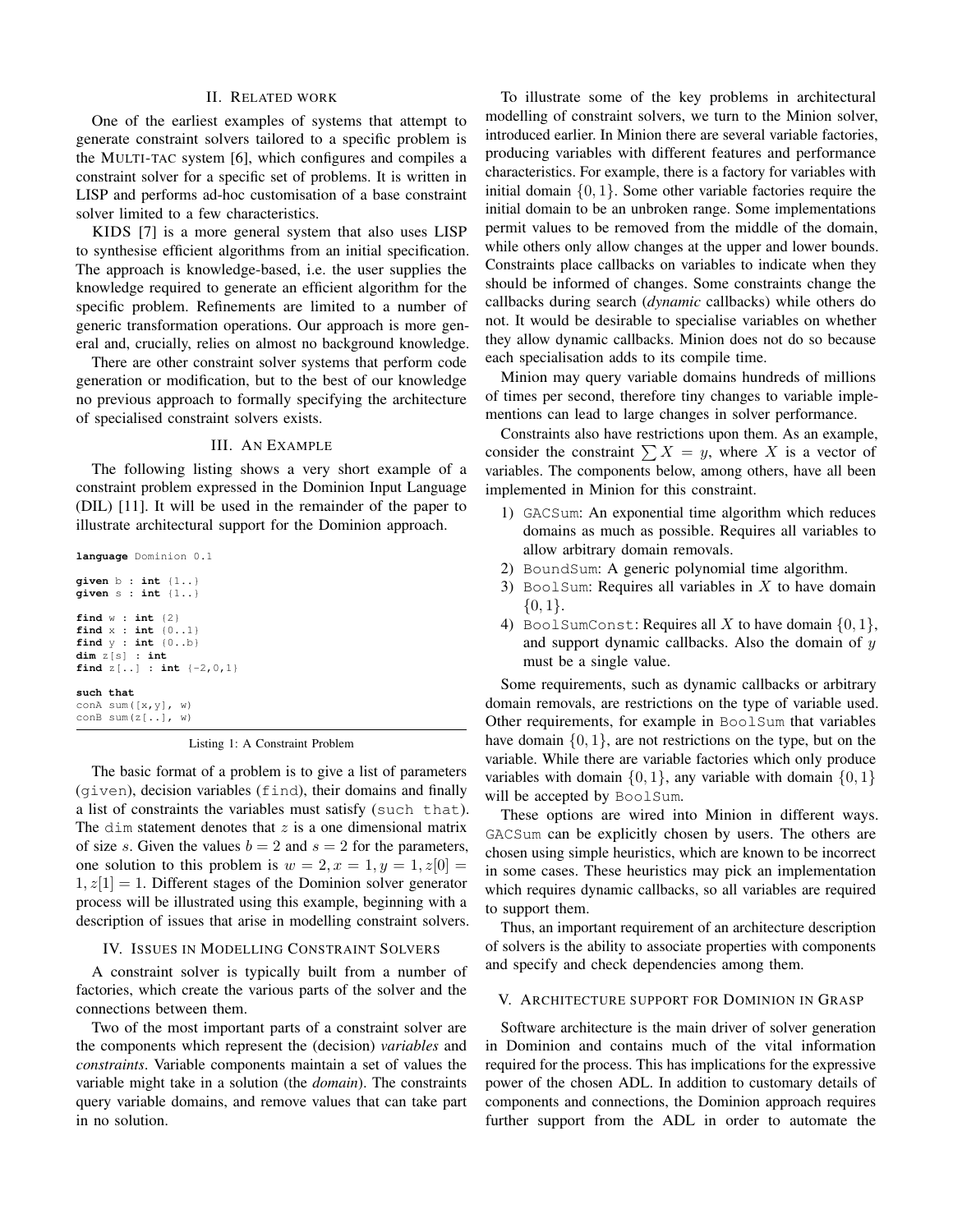process of generating an optimal architecture from the problem component, and the solver code from the architecture.

Grasp is a general purpose textual ADL designed to capture architecture rationale as well as structural and behavioural aspects. Supported architectural primitives include layers, components, connectors, templates, interfaces, rationale, wiring, properties and check clauses. Templates are abstractions for architectural elements and can be used to create instances with common behaviour. The required and provided interfaces allow tools to match the functionality of linked components. Properties are characteristics (or restrictions of functionality) associated with architectural elements in the form of namevalue pairs, while check clauses allow properties of parameters and linked elements to be checked for compatibility. Grasp also provides a generic annotation mechanism to associate metadata with architectural elements. In Dominion, this mechanism is used to specify the locations and file names of corresponding implementations for components.

Listing 2 shows a sample template specification in Grasp:

```
@Dominion(Location = "/lib/src/", Filename = "bool_var.hpp")
template BoolVariableFactory() {
 provides IPropVariable;
 provides IRemoveFromDomain;
  requires IMemoryManager mmanager;
  check mmanager->properties() subsetof
    [(MemoryChanges, 'Single')];
 property domainSize = 2;
}
```
Listing 2: A Template in Grasp

This template is for a factory that creates boolean decision variables, which implement the interfaces IPropVariable and IRemoveFromDomain, and require to be connected to a component that implements IMemoryManager. The check statement states that the memory manager is only allowed to have the property (MemoryChanges, 'Single'). The domain size of boolean variables is 2.

The Grasp toolset currently consists of a parser and a checker. Further tools for visualising and validating architectures as well as performing traceability analysis are planned for the language.

#### VI. THE GENERATIVE PROCESS

The process of generating an efficient and lean solver for a given problem is driven by its software architecture and contains the following steps as illustrated in Figure 1:

- Problem component generation,
- Architecture generation and analysis,
- Solver generation, and
- Execution monitoring

The overall process can be considered as a control loop with the problem specification initiating feedforward control and data on the execution of the solver leading to feedback control. C++ is used as the implementation language for performance, modularity and backwards compatibility reasons. The solver is developed using component-based software engineering practices. The component library, which is used throughout the solver generation process, is introduced first. The first 3



Fig. 1: The Generative Process for Creating Solvers

steps shown in Figure 1 are discussed in the later subsections. Execution monitoring will be added as part of future work.

#### *A. Component Library*

Components form the building blocks of Dominion constraint solvers. A large number of reusable components are kept in a library to aid the different stages of the generation process. The Dominion component library consists of two parts: the specification of components as elements at the architectural level and the corresponding implementation of these components at the code level. Listing 2 is an example of the architecture level specification of a component template. Each component is implemented as a C++ class, appropriately parameterised to allow customisation as required. Each class is stored in a separate file, increasing flexibility of use and modularity. This practice also allows the generation of the final solver to be automated in a relatively straight-forward manner.

# *B. Problem Component Generation*

The generative process is initiated by a constraint problem being supplied to the problem component generator tool. This tool parses the DIL specification and defines a new component in Grasp capturing the essence of the problem such as interfaces that should be supported by variable and constraint components, and any restrictions, such as domain compatibility, among them. Each problem component is unique to the constraint problem to be solved and thus such components are not stored in the component library.

For the example from Listing 1, the problem component generator will produce the specification shown in Listing 3.

The problem component will require to be linked to appropriate variable and constraint components. The check clauses of this component can be divided into two parts. The first places restrictions on the variables based on the domains they will have. For some variables, such as  $w$ , the exact domain and size of domain is known. For others such as  $y$ , the type of domain is known but not its size. Thus the choice of component for the variables is constrained to those which implement the required domain.

The second part restricts the choice of implementation for the constraints by checking each value we will give for each parameter. The  $+=$  operator is used to attach properties to a